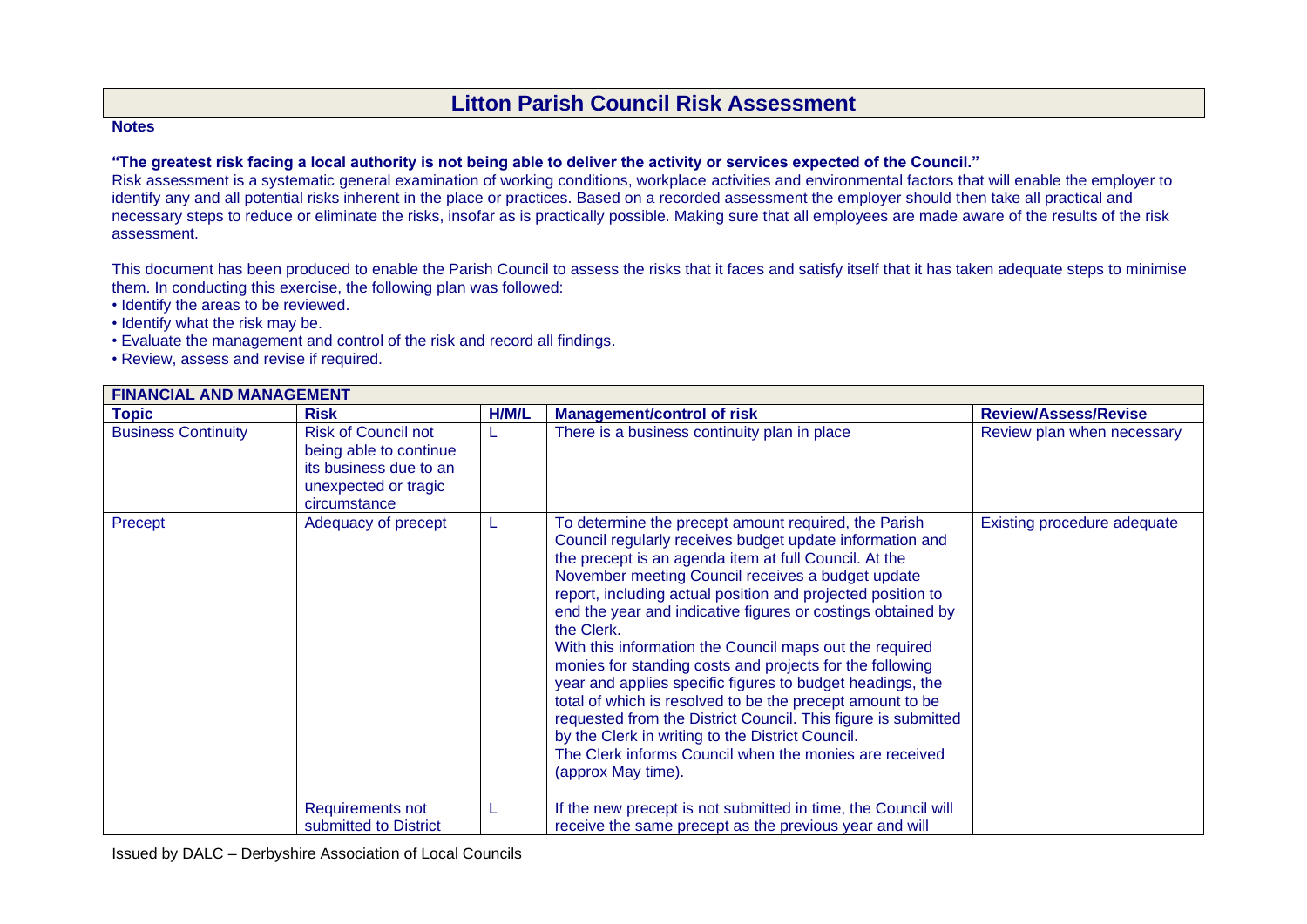| <b>FINANCIAL AND MANAGEMENT</b> |                                                                     |                  |                                                                                                                                                                                                                                                                                                                                                                   |                                                                                                                                                                                                                                |  |
|---------------------------------|---------------------------------------------------------------------|------------------|-------------------------------------------------------------------------------------------------------------------------------------------------------------------------------------------------------------------------------------------------------------------------------------------------------------------------------------------------------------------|--------------------------------------------------------------------------------------------------------------------------------------------------------------------------------------------------------------------------------|--|
| <b>Topic</b>                    | <b>Risk</b>                                                         | H/M/L            | <b>Management/control of risk</b>                                                                                                                                                                                                                                                                                                                                 | <b>Review/Assess/Revise</b>                                                                                                                                                                                                    |  |
|                                 | Council                                                             |                  | either re-profile expenditure or make up any deficit from the<br>Reserve.                                                                                                                                                                                                                                                                                         |                                                                                                                                                                                                                                |  |
|                                 | Amount not received by<br><b>District Council</b>                   | L                | If the precept is not received or payment is delayed, the<br>Council will cover priority expenditure from the Reserve<br>until payment is received.                                                                                                                                                                                                               |                                                                                                                                                                                                                                |  |
| <b>Financial Records</b>        | Inadequate records<br><b>Financial irregularities</b>               | L<br>L           | The Council has Financial Regulations which set out the<br>requirements and will continue to commission an annual<br>internal audit.                                                                                                                                                                                                                              | Existing procedure adequate.<br><b>Review the Financial</b><br>Regulations when necessary.                                                                                                                                     |  |
| <b>Bank and Banking</b>         | Inadequate checks<br><b>Bank mistakes</b><br><b>Loss</b><br>Charges | L<br>L<br>L<br>L | The Council has Financial Regulations which set out the<br>requirements for banking, cheques and reconciliation of<br>accounts.<br>If the bank makes an error in processing cheques which<br>are discovered when the Clerk reconciles the bank<br>accounts once a month, these are dealt with immediately<br>by informing the bank and awaiting their correction. | Existing procedure adequate.<br><b>Review the Financial</b><br>Regulations when necessary<br>and bank signatory list when<br>necessary, especially after<br>an AGM and an election.<br>Monitor the bank statements<br>monthly. |  |
| <b>Reporting and Auditing</b>   | Information<br>communication                                        | L                | A monitoring statement is produced regularly before each<br>Council meeting with the agenda, discussed and approved<br>at the meeting. This statement includes, bank<br>reconciliation, and a breakdown of receipts and payments<br>balanced against the bank. A budget update is produced<br>Quarterly,                                                          | <b>Existing communication</b><br>procedures adequate.                                                                                                                                                                          |  |
|                                 | Compliance                                                          | M                | Council should regularly audit internally to comply with the<br><b>Fidelity Guarantee.</b>                                                                                                                                                                                                                                                                        | Council annually to appoint an<br><b>Internal Auditor for Fidelity</b><br>Compliance.                                                                                                                                          |  |
| <b>Direct costs</b><br>Overhead | Goods not supplied but<br>billed                                    | L                | The Council has Financial Regulations which set out the<br>requirements.                                                                                                                                                                                                                                                                                          | Existing procedure adequate.<br><b>Review the Financial</b>                                                                                                                                                                    |  |
| expenses<br><b>Debts</b>        | Incorrect invoicing                                                 | L                | At each Council meeting the list of invoices awaiting<br>approval is distributed to Councillors, and considered.                                                                                                                                                                                                                                                  | Regulations when necessary.                                                                                                                                                                                                    |  |
|                                 | Cheque payable<br>incorrect                                         | L                | Council approves the list of requests for payment.<br>Signatories check each payee and the amount against the<br>list of invoices.                                                                                                                                                                                                                                |                                                                                                                                                                                                                                |  |
|                                 | Loss of stock                                                       | L                | The Council has minimal stocks, these are checked and<br>monitored by the Clerk.                                                                                                                                                                                                                                                                                  |                                                                                                                                                                                                                                |  |
|                                 | <b>Unpaid invoices</b>                                              |                  | Unpaid invoices to the Council are pursued and where                                                                                                                                                                                                                                                                                                              |                                                                                                                                                                                                                                |  |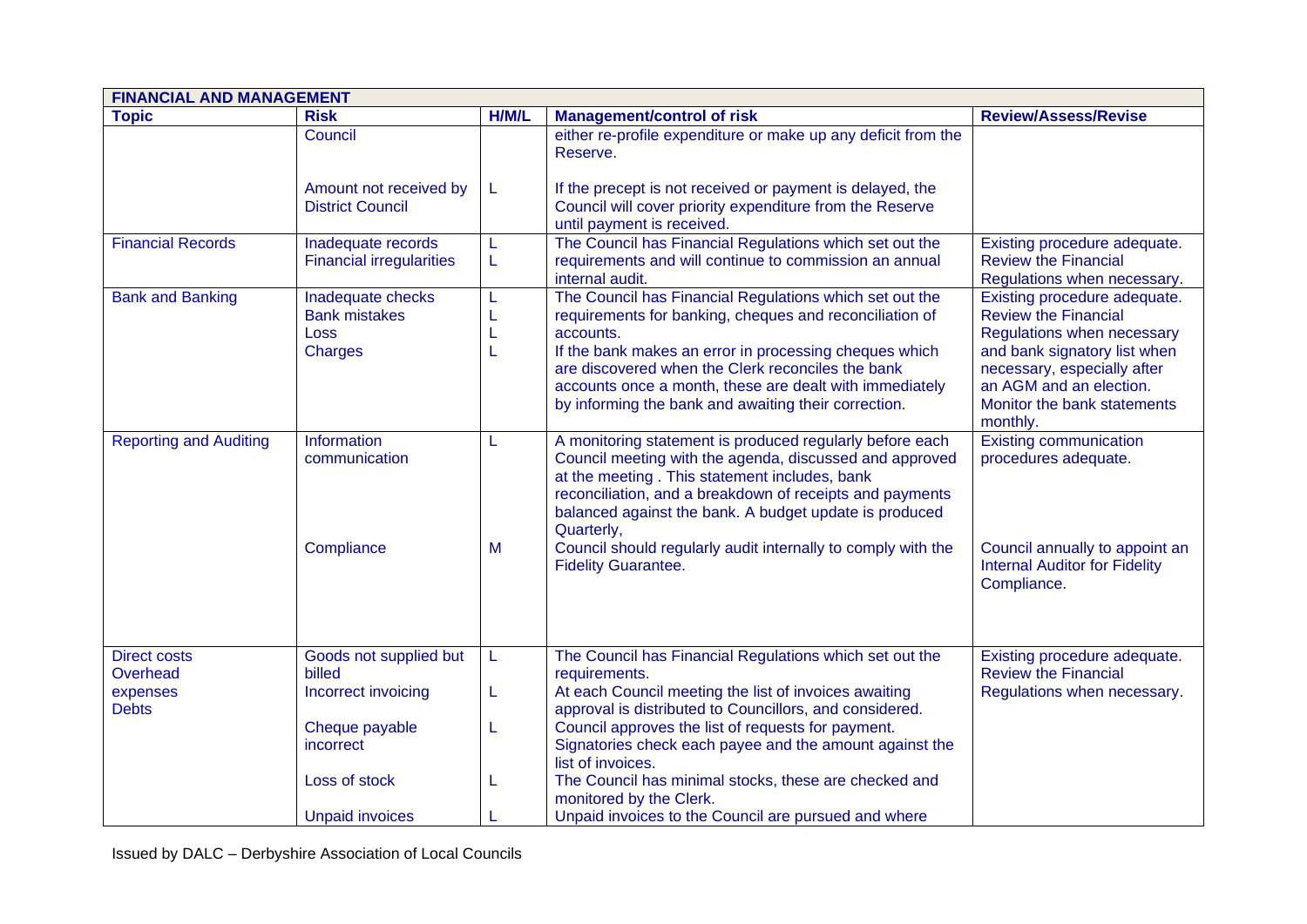| <b>FINANCIAL AND MANAGEMENT</b>        |                                                                                                                                                                                       |                  |                                                                                                                                                                                                                                                                                                                                                                                                                                                                                                                                                                                                                                                                                                                                                                                                                                                                                                                                                                                                                                                 |                                                                                                                                      |
|----------------------------------------|---------------------------------------------------------------------------------------------------------------------------------------------------------------------------------------|------------------|-------------------------------------------------------------------------------------------------------------------------------------------------------------------------------------------------------------------------------------------------------------------------------------------------------------------------------------------------------------------------------------------------------------------------------------------------------------------------------------------------------------------------------------------------------------------------------------------------------------------------------------------------------------------------------------------------------------------------------------------------------------------------------------------------------------------------------------------------------------------------------------------------------------------------------------------------------------------------------------------------------------------------------------------------|--------------------------------------------------------------------------------------------------------------------------------------|
| <b>Topic</b>                           | <b>Risk</b>                                                                                                                                                                           | H/M/L            | <b>Management/control of risk</b>                                                                                                                                                                                                                                                                                                                                                                                                                                                                                                                                                                                                                                                                                                                                                                                                                                                                                                                                                                                                               | <b>Review/Assess/Revise</b>                                                                                                          |
|                                        |                                                                                                                                                                                       |                  | possible, payment is obtained in advance.                                                                                                                                                                                                                                                                                                                                                                                                                                                                                                                                                                                                                                                                                                                                                                                                                                                                                                                                                                                                       |                                                                                                                                      |
| <b>Grants and</b><br>support - payable | Power to pay<br><b>Authorisation of Council</b><br>to pay                                                                                                                             | L                | All such expenditure goes through the required Council<br>process of approval, and is minuted and listed accordingly<br>if a payment is made using the S137 power of expenditure.                                                                                                                                                                                                                                                                                                                                                                                                                                                                                                                                                                                                                                                                                                                                                                                                                                                               | Existing procedure adequate.<br>Parish Councillors request a<br>S137 rules if required.                                              |
| Grants - receivable                    | <b>Receipts of Grant</b>                                                                                                                                                              | L                | The Parish Council does not presently receive any regular<br>grants. One off grants would come with terms and<br>conditions to be satisfied.                                                                                                                                                                                                                                                                                                                                                                                                                                                                                                                                                                                                                                                                                                                                                                                                                                                                                                    | Procedure would need to be<br>developed, if required.                                                                                |
| Charges - rentals<br>receivable        | Receipt of rental<br>Insurance implication                                                                                                                                            | L<br>M           | Both parties sign an agreement and the Parish Council<br>copy is held in Parish Council records. The Clerk issues an<br>invoice annually. The cheques are received and banked.<br>The Parish Council is notified accordingly.<br>The lessees arrange their own insurance and provide a                                                                                                                                                                                                                                                                                                                                                                                                                                                                                                                                                                                                                                                                                                                                                          | Existing procedure adequate.<br>Review agreement and fees<br>annually. Ensure payment<br>and copy of insurance<br>document received. |
| <b>Best value Accountability</b>       | Work awarded<br>incorrectly                                                                                                                                                           | L                | copy to the Parish Council each year.<br>Normal Parish Council practice would be to seek, if<br>possible, more than one quotation for any substantial work<br>required to be undertaken or goods. For major contract                                                                                                                                                                                                                                                                                                                                                                                                                                                                                                                                                                                                                                                                                                                                                                                                                            | Existing procedure adequate.<br>Include when reviewing<br><b>Financial Regulations.</b>                                              |
|                                        | Overspend on services                                                                                                                                                                 | M                | services, formal competitive tenders would be sought. If a<br>problem is encountered with a contract the Clerk would<br>investigate the situation, check the quotation/tender,<br>research the problem and report to Council.                                                                                                                                                                                                                                                                                                                                                                                                                                                                                                                                                                                                                                                                                                                                                                                                                   |                                                                                                                                      |
| Salaries and associated<br>costs       | Salary paid incorrectly<br>Wrong hours paid<br>Wrong rate paid<br>False employee<br>Wrong deductions of NI<br>or Tax Unpaid Tax & NI<br>contributions to the<br><b>Inland Revenue</b> | L<br>L<br>L<br>L | The Parish Council authorises the appointment of all<br>employees through a Personnel Committee. References<br>are obtained and are checked before the appointment is<br>approved. Salary rates are assessed annually by the same<br>Committee and applied on 1 April each year. Salary<br>analysis and slips are produced by the Clerk monthly<br>together with a schedule of payments to the Inland<br>Revenue (for Tax and NI). These are inspected at the<br>Council meetings and signed off. The Tax and NI is worked<br>out using an Inland Revenue approved computer<br>programme updated annually. All Tax and NI payments are<br>submitted in the Inland Revenue Annual Return.<br>The Handy Person submits a quarterly invoice detailing<br>hours worked and tasks undertaken. These are checked<br>and initialled by the Clerk and submitted into the records.<br>Handy Person has a contract of employment and job<br>description.<br>The Clerk does not keep a time sheet and has a contract of<br>employment and job description. | Existing appointment and<br>payment system is adequate.                                                                              |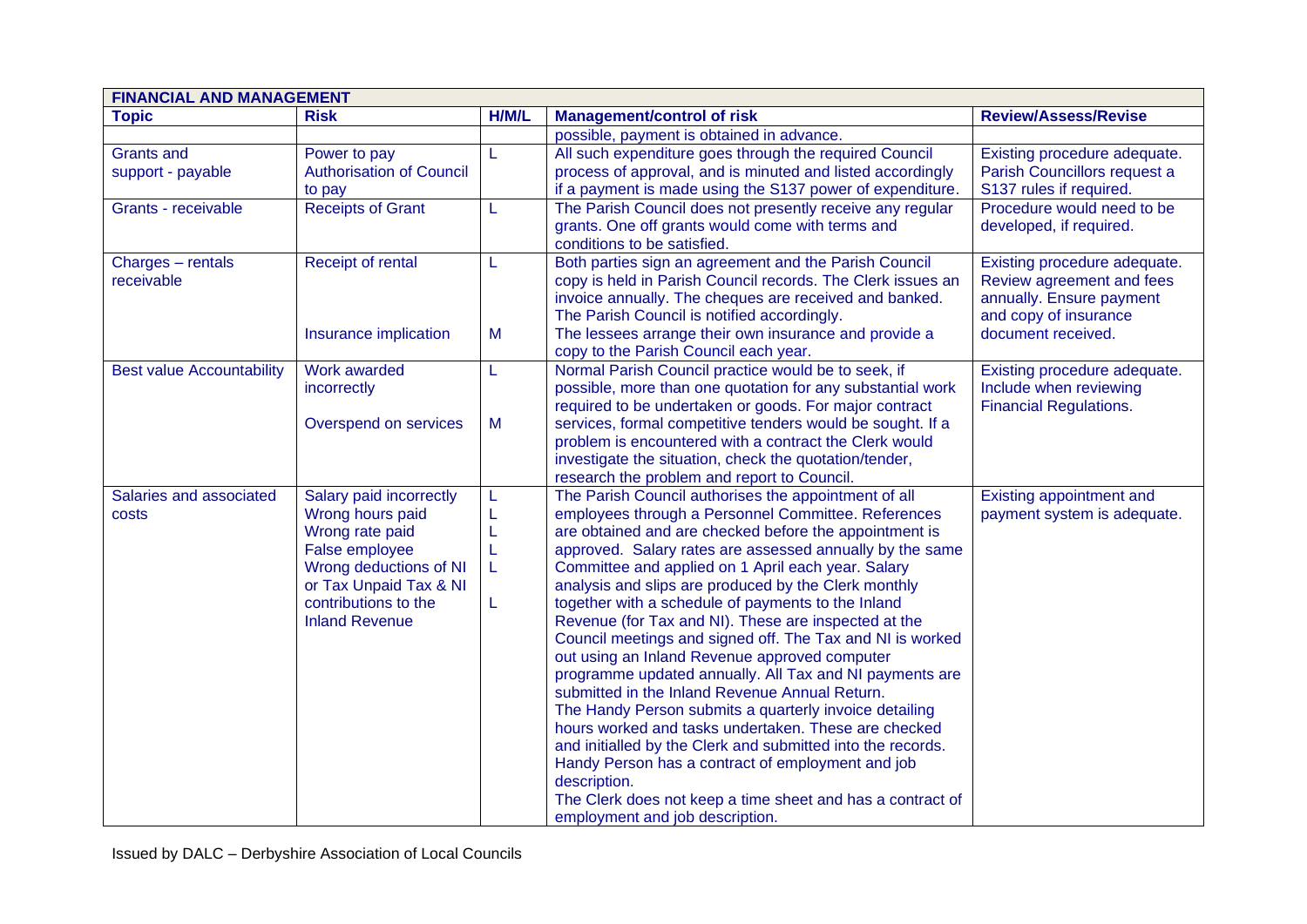| <b>FINANCIAL AND MANAGEMENT</b>                       |                                                      |       |                                                                                                                                                                                                                                                                                                                                                            |                                                                                              |  |
|-------------------------------------------------------|------------------------------------------------------|-------|------------------------------------------------------------------------------------------------------------------------------------------------------------------------------------------------------------------------------------------------------------------------------------------------------------------------------------------------------------|----------------------------------------------------------------------------------------------|--|
| <b>Topic</b>                                          | <b>Risk</b>                                          | H/M/L | <b>Management/control of risk</b>                                                                                                                                                                                                                                                                                                                          | <b>Review/Assess/Revise</b>                                                                  |  |
|                                                       |                                                      |       | All contracts of employment contain a section on<br>overpayment and recoup.                                                                                                                                                                                                                                                                                |                                                                                              |  |
| <b>Employees</b>                                      | Loss of key personnel                                | L     | Reference to the Continuity Plan should be made in case<br>of loss of key personnel.                                                                                                                                                                                                                                                                       | Existing procedure adequate.                                                                 |  |
|                                                       | Fraud by staff                                       | L     | The requirements of the Fidelity Guarantee insurance to be<br>adhered to with regards to Fraud.                                                                                                                                                                                                                                                            |                                                                                              |  |
|                                                       | Actions undertaken by<br>staff                       | L     | The Clerk should be provided with relevant training,<br>reference books, access to assistance and legal advice<br>required to undertake the role.                                                                                                                                                                                                          | Purchase revised books.<br>Membership of the<br>SLCC/DALC.                                   |  |
|                                                       | <b>Health &amp; Safety</b>                           | L     | The Handy Person should be given adequate direction<br>and, as a contractor provide the Council assurance that<br>they have undertaken relevant training and will wear<br>appropriate personal protective equipment when<br>undertaking work for the Council.                                                                                              | Monitor working conditions,<br>safety requirements and<br>insurance regularly.               |  |
| <b>Councillor allowances</b>                          | <b>Councillors over-paid</b><br>Income tax deduction | L     | No allowances are allocated to Parish Councillors.                                                                                                                                                                                                                                                                                                         | No procedure required                                                                        |  |
| <b>Election costs</b>                                 | Risk of an election cost                             | L/M   | Risk is higher in an election year. When an election is due<br>the Clerk will obtain an estimate of costs from the District<br>Council for a full election and an uncontested election.<br>There are no measures which can be adopted to minimise<br>the risk of having a contested election as this is a<br>democratic process and should not be stifled. | Existing procedure and<br>reserves are adequate to<br>mitigate the risk.                     |  |
| <b>VAT</b>                                            | Re-claiming/charging                                 | L     | The Council has Financial Regulations which set out the<br>requirements.                                                                                                                                                                                                                                                                                   | Existing procedure adequate.                                                                 |  |
| <b>Annual Return</b>                                  | Submit within time limits                            | L     | Employer's Final Payment Submission is completed and<br>submitted online to the Inland Revenue within the<br>prescribed time frame by the Clerk. Annual Return is<br>completed and signed by the Council, submitted to the<br>internal auditor for completion and signing, then checked<br>and sent on to the External Auditor within time limit.          | Existing procedures adequate.                                                                |  |
| Minutes/Agendas/Notices<br><b>Statutory Documents</b> | <b>Accuracy and legality</b>                         | L     | Minutes and agenda are produced in the prescribed<br>method by the Clerk and adhere to the legal requirements.<br>Minutes are approved and signed at the next Council<br>meeting. Minutes and agenda are displayed according to<br>the legal requirements.                                                                                                 | Existing procedure adequate.<br>Guidance/training to Chair<br>should be given (if required). |  |
|                                                       | <b>Business conduct</b>                              | L     | Business conducted at Council meetings should be<br>managed by the Chair.                                                                                                                                                                                                                                                                                  | Members to adhere to Code<br>of Conduct.                                                     |  |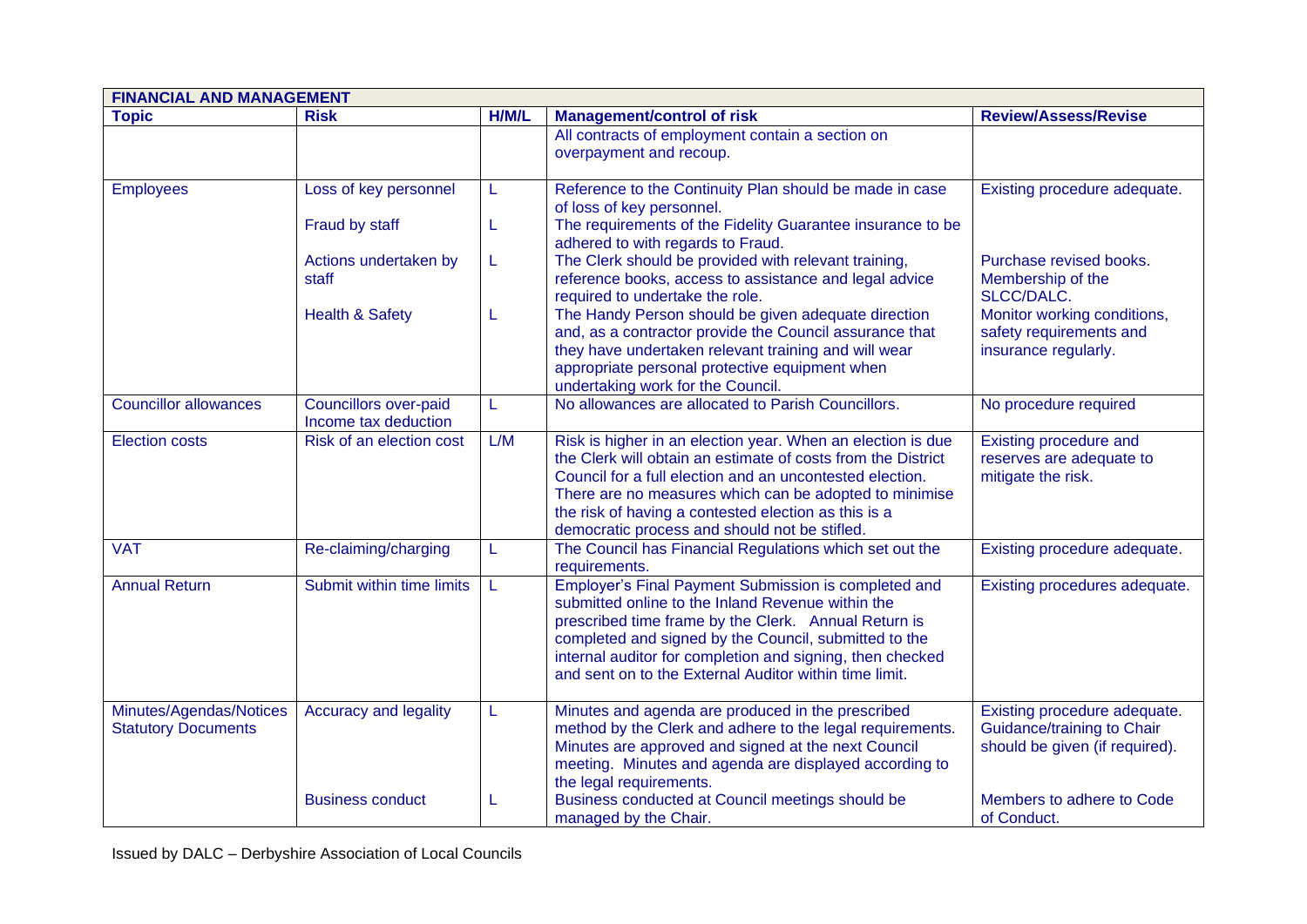| <b>FINANCIAL AND MANAGEMENT</b> |                                         |       |                                                                                                                                                                                                                                                                                                                                           |                                                                                                                                    |
|---------------------------------|-----------------------------------------|-------|-------------------------------------------------------------------------------------------------------------------------------------------------------------------------------------------------------------------------------------------------------------------------------------------------------------------------------------------|------------------------------------------------------------------------------------------------------------------------------------|
| <b>Topic</b>                    | <b>Risk</b>                             | H/M/L | <b>Management/control of risk</b>                                                                                                                                                                                                                                                                                                         | <b>Review/Assess/Revise</b>                                                                                                        |
| <b>Members interests</b>        | Conflict of interest                    |       | Although not a requirement, the declaring of interests by<br>members at a meeting should be an obvious process to<br>remind Councillors of their duty and should remain on the<br>agenda.                                                                                                                                                 | Existing procedure adequate.                                                                                                       |
|                                 | <b>Register of Members</b><br>interests | M     | Register of Members Interest forms should be reviewed<br>regularly by Councillors.                                                                                                                                                                                                                                                        | Members take responsibility<br>to update their Register and<br>the requirement to do so is an<br>item on the agenda at the<br>AGM. |
| Insurance                       | Adequacy                                |       | An annual review is undertaken (before the time of the<br>policy renewal) of all insurance arrangements in place.                                                                                                                                                                                                                         | Existing procedure adequate.                                                                                                       |
|                                 | Cost                                    |       | Employers and Employee liability insurance is a necessity<br>and must be paid for.                                                                                                                                                                                                                                                        | Review insurance provision<br>annually.                                                                                            |
|                                 | Compliance                              |       | Ensure compliance measures are in place.                                                                                                                                                                                                                                                                                                  | Review of compliance.                                                                                                              |
|                                 | <b>Fidelity Guarantee</b>               | M     | Ensure Fidelity checks are in place.                                                                                                                                                                                                                                                                                                      |                                                                                                                                    |
| Data protection                 | Policy<br>Provision                     |       | The Council is registered with the Data Protection<br>Agency.16                                                                                                                                                                                                                                                                           | Ensure annual review of<br>registration.                                                                                           |
| Freedom of Information<br>Act   | <b>Policy</b>                           |       | The Council has a model publication scheme for Local<br>Councils in place.                                                                                                                                                                                                                                                                | Monitor and report any<br>impacts of requests made                                                                                 |
|                                 | Provision                               | M     | The Clerk is aware that if a substantial request arrives then<br>this may require many hours of additional work. The<br>Council is able to request a fee if the work will take more<br>than 15 hours but the applicant also has the right to re -<br>submit the request broken down into sections, thus<br>negating the payment of a fee. | under the Fof I Act.                                                                                                               |

| PHYSICAL EQUIPMENT OR AREAS |                                                                                |       |                                                                                                                                                                                                                                                                                                                                                                                                         |                                                                           |
|-----------------------------|--------------------------------------------------------------------------------|-------|---------------------------------------------------------------------------------------------------------------------------------------------------------------------------------------------------------------------------------------------------------------------------------------------------------------------------------------------------------------------------------------------------------|---------------------------------------------------------------------------|
| <b>Subject</b>              | <b>Risk(s) Identified</b>                                                      | H/M/L | <b>Management/control of risk</b>                                                                                                                                                                                                                                                                                                                                                                       | <b>Review/Assess/Revise</b>                                               |
| <b>Assets</b>               | Loss or Damage<br>Risk/damage to third<br>party(ies)/property                  |       | An annual review of assets is undertaken for insurance<br>provision, storage and maintenance provisions.                                                                                                                                                                                                                                                                                                | Existing procedure adequate.                                              |
| Maintenance                 | Poor performance of<br>assets or amenities<br>Loss of income or<br>performance | ┕     | All assets owned by the Parish Council are regularly<br>reviewed, by independent specialists where appropriate,<br>and maintained. All repairs and relevant expenditure for<br>these repairs are actioned/authorised in accordance with the<br>correct procedures of the Parish Council.<br>All assets are insured and reviewed annually.<br>All public amenity land is monitored by Parish Councillors | Existing procedure adequate.<br><b>Ensure inspections carried</b><br>out. |